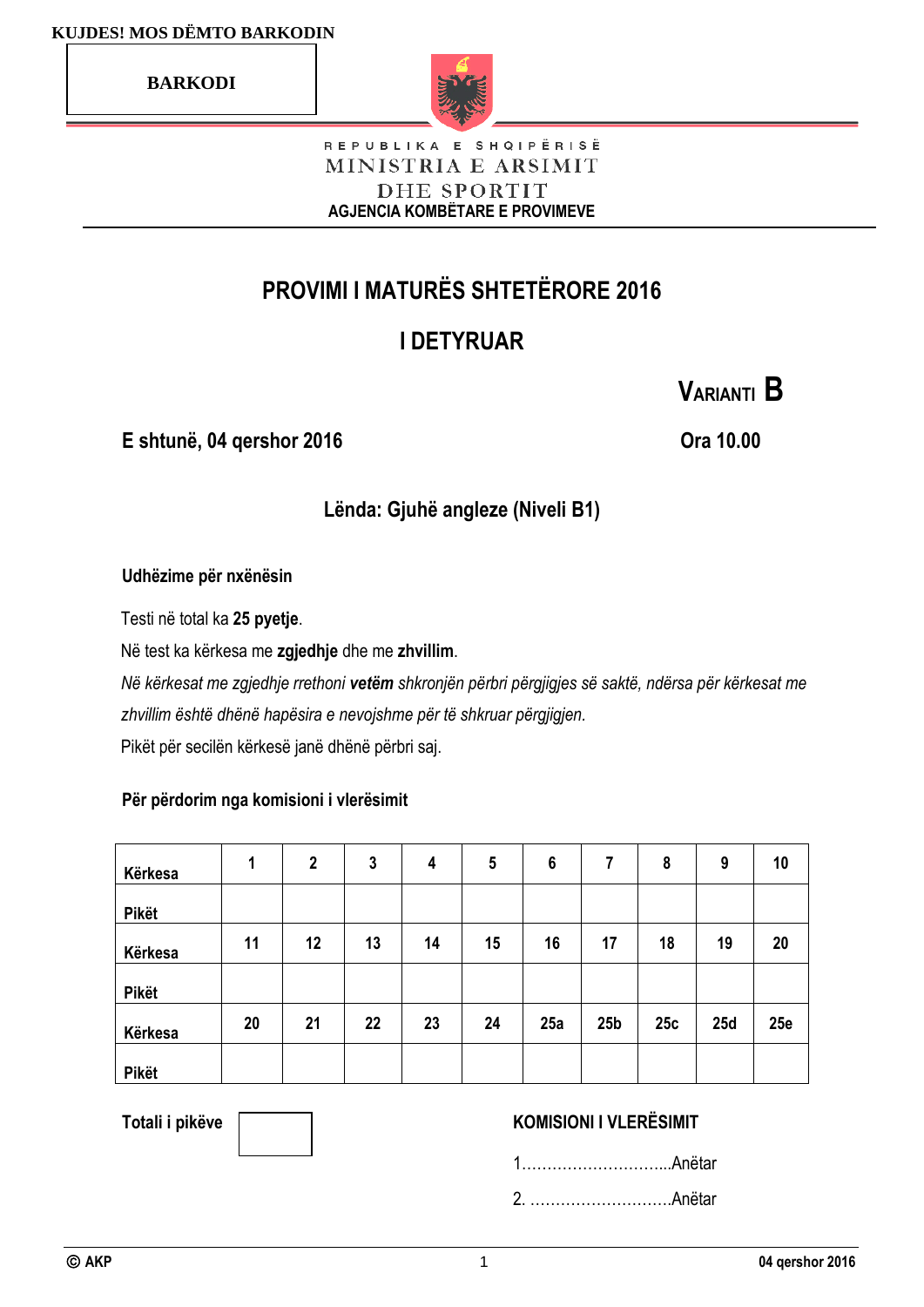# **SECTION 1 READING COMPREHENSION**

#### **Task One**

*Read the three texts below and answer the questions. For questions 1 and 6, choose the answer which best answers the question according to the texts. There is only one correct answer for each question. For questions 2 – 5, answer the questions using the information from the texts. You may use words from the texts or your own words. Do not use more than 14 words for each answer.*

#### **The Old Town Hotel**

#### **Our rooms**

We have modern, luxury rooms with free Wi-Fi. All our rooms have smart flat-screen TV and luxury bathrooms. Some rooms also have balconies where you can enjoy looking out over the city.

#### **Where we are**

You'll find us in the centre of Edinburgh, a 2-minute walk from Waverley railway station and a 5-minute walk from Edinburgh Castle. Our hotel is near to the shops, restaurants and the best places to visit in Edinburgh city centre.

#### **Prices**

Double room for two persons: £130 per night; single room for one person: £95 per night. Our prices include breakfast and free tea and coffee. *Sorry, no pets.*

#### **The Brighton Hotel**

#### **Our rooms**

All our rooms are new with modern furniture and art. Our rooms have luxury beds and big bathrooms. Some rooms look out over Brighton Marina to the sea. We have a large restaurant serving delicious British food made with the freshest ingredients from our garden.

#### **Where we are**

Our beautiful hotel is just in front of the Marina and next to the sea. It's 2 miles from the shops, bars and restaurants of Brighton city centre.

#### **Prices**

A double room for two persons costs £120 per night and £140 per night for three persons. A single room costs £90 per night. Breakfast is included in the price, but you'll need to pay extra for dinner. *We have free parking!*

#### **The Saxon House Hotel**

#### **Our rooms**

We're a small hotel and have three double rooms and one single. Each room has beautiful **antique** furniture made over 100 years ago. Two of our rooms have their own bathroom and the other rooms share a bathroom.

#### **Where we are**

We are only a ten-minute walk from the centre of historic York where you will find the museums and interesting old houses of the city. The famous York restaurant is only a two-minute walk from our hotel, where you can enjoy an unforgettable dinner.

#### **Prices**

Our single room is £70 a night and our doubles are £90. Breakfast is £6 per person and is extra. *We welcome your pets.* 

**1.** Why would someone usually read these texts? **1 point**

- A) Getting a job
- B) Going on holiday
- C) Buying a hotel
- D) Eating out in a restaurant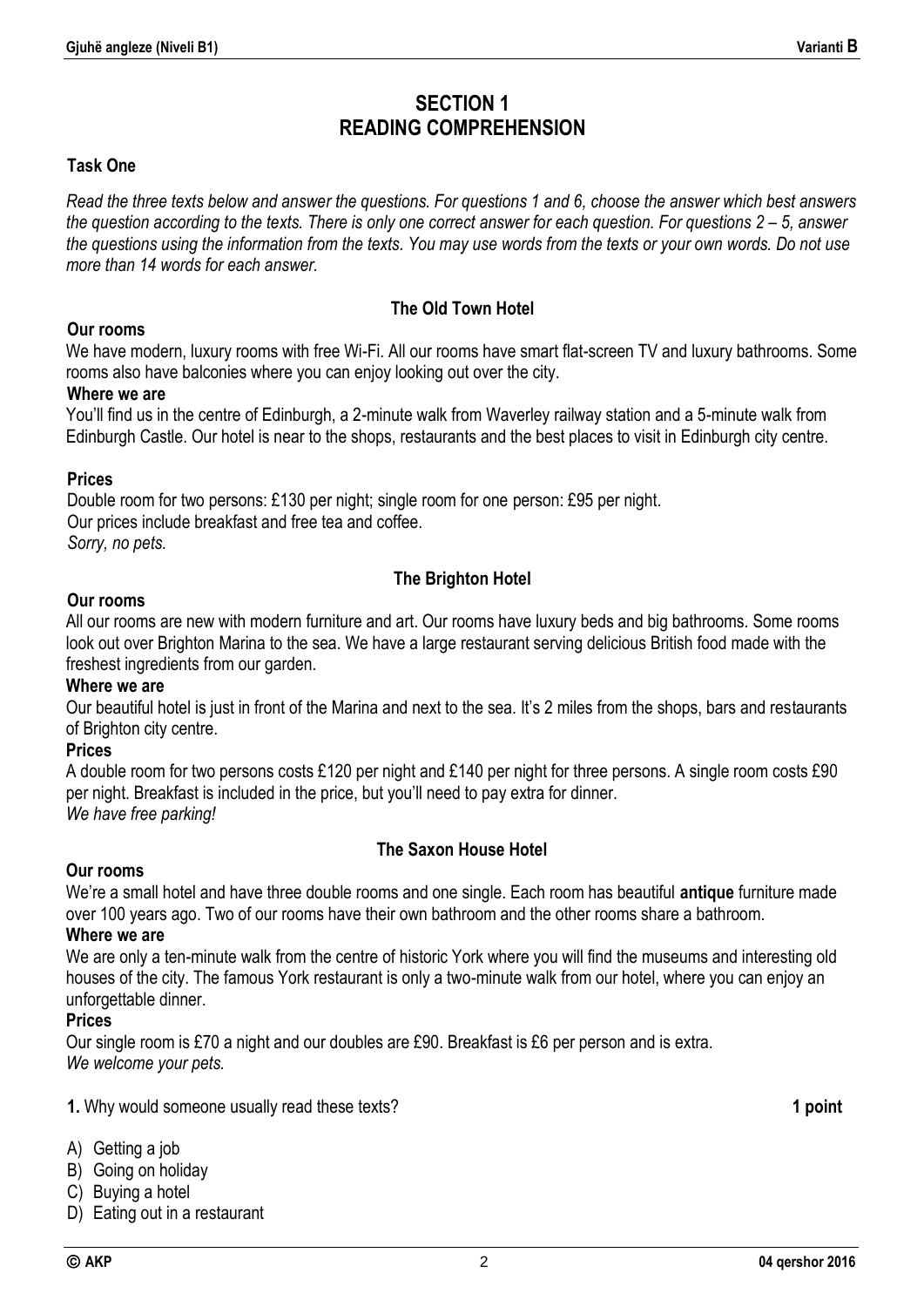- C) Ugly
- D) New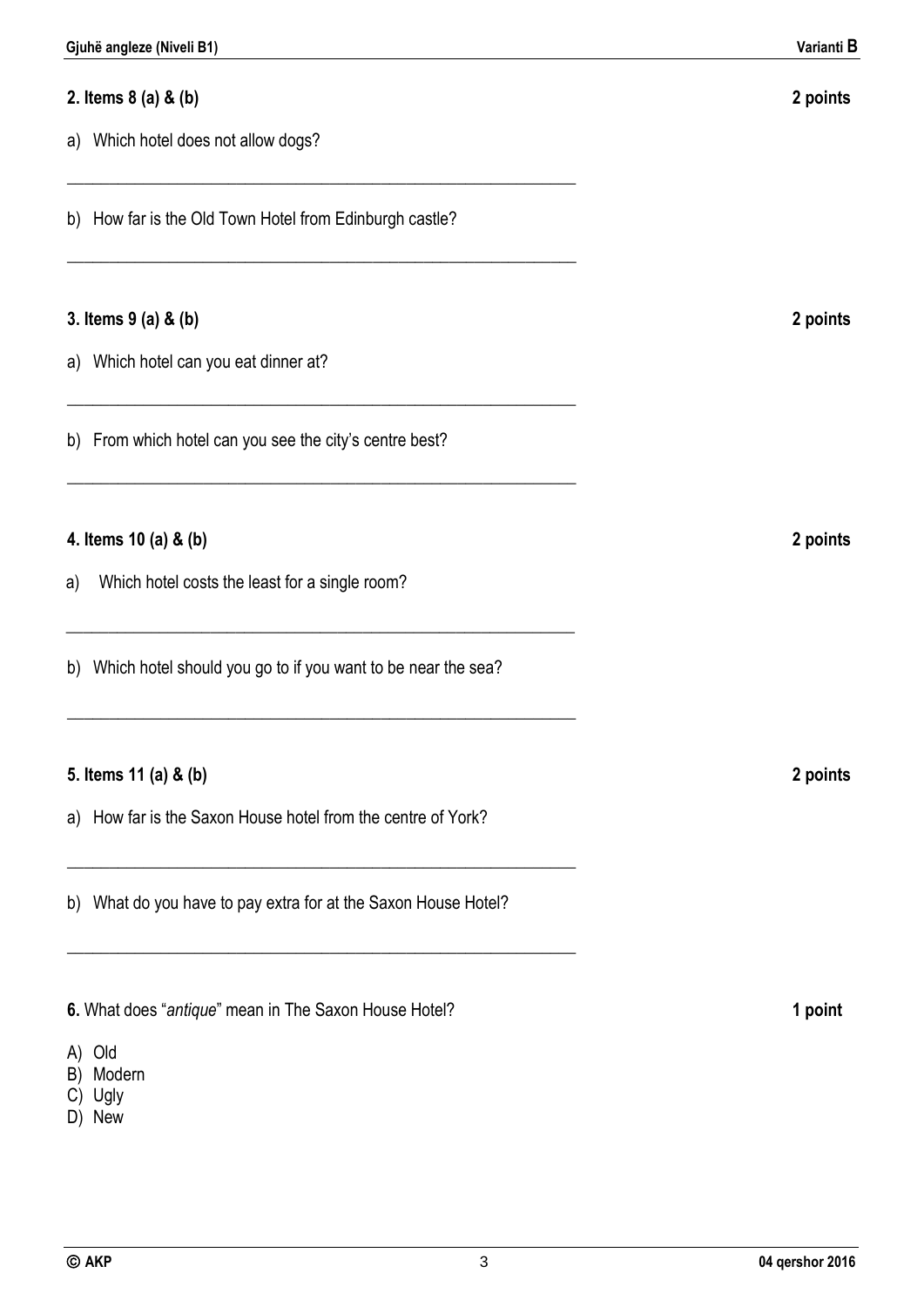#### **Task Two**

*Read the text below and answer the questions. For questions 7 and 12, choose the answer which best answers the question according to the text. There is only one correct answer for each question. For questions 8 – 11, answer the questions using the information from the text. You may use words from the text or your own words. Do not use more than 14 words for each answer.*

Hi Martin,

Thanks for your email. It was great to hear all the news about your family and I was really happy to hear you passed your exams!

I'm looking forward to seeing you in England this summer! Thanks for sending a picture of your house. It looks beautiful and I like the garden very much. It's so full of flowers.

It's wonderful that your house is so near the railway station. I can't believe it only takes twenty minutes to get to the centre of London by train! We'll be able to **take a trip** there whenever we want. I'd like to see Buckingham Palace, because I've never seen a palace before. I hope we'll also be able to visit the British Museum. My father says it's one of the best museums in the world.

I'm going to send you a picture of my house. It's not as big as yours, but you'll be able to see that it's next to a beautiful park with lots of trees. I sometimes go there with friends. We talk a lot about school and music.

I'm not sure what clothes to take with me to England. Here, the summers are very hot and it doesn't rain, but I know that in England it rains torrentially**,** so I'm bringing an umbrella. Do I need a coat? What about clothes for swimming? You said we might go to the beach in Brighton, but I don't want to swim when it's raining!

I hope to hear from you soon,

Dorothy.

#### **7.** Why is Dorothy mostly writing to Martin? **1 1 point**

- A) Her family
- B) How to get to London
- C) The weather in England
- D) Her holiday this summer

### **8. Items 2 (a) & (b) 2 points**

a) When is Dorothy going to England?

b) What did Martin tell Dorothy about his exams in his email?

**\_\_\_\_\_\_\_\_\_\_\_\_\_\_\_\_\_\_\_\_\_\_\_\_\_\_\_\_\_\_\_\_\_\_\_\_\_\_\_\_\_\_\_\_\_\_\_\_\_\_\_\_\_\_\_\_\_\_\_\_\_\_\_\_\_\_\_\_\_\_** 

**\_\_\_\_\_\_\_\_\_\_\_\_\_\_\_\_\_\_\_\_\_\_\_\_\_\_\_\_\_\_\_\_\_\_\_\_\_\_\_\_\_\_\_\_\_\_\_\_\_\_\_\_\_\_\_\_\_\_\_\_\_\_\_\_\_\_\_\_\_\_** 

**\_\_\_\_\_\_\_\_\_\_\_\_\_\_\_\_\_\_\_\_\_\_\_\_\_\_\_\_\_\_\_\_\_\_\_\_\_\_\_\_\_\_\_\_\_\_\_\_\_\_\_\_\_\_\_\_\_\_\_\_\_\_\_\_\_\_\_\_\_\_**

**\_\_\_\_\_\_\_\_\_\_\_\_\_\_\_\_\_\_\_\_\_\_\_\_\_\_\_\_\_\_\_\_\_\_\_\_\_\_\_\_\_\_\_\_\_\_\_\_\_\_\_\_\_\_\_\_\_\_\_\_\_\_\_\_\_\_\_\_\_\_** 

### **9. Items 3 (a) & (b) 2 points**

a) How long does it take to go to London from Martin's house?

b) Why would Dorothy like to see Buckingham Palace?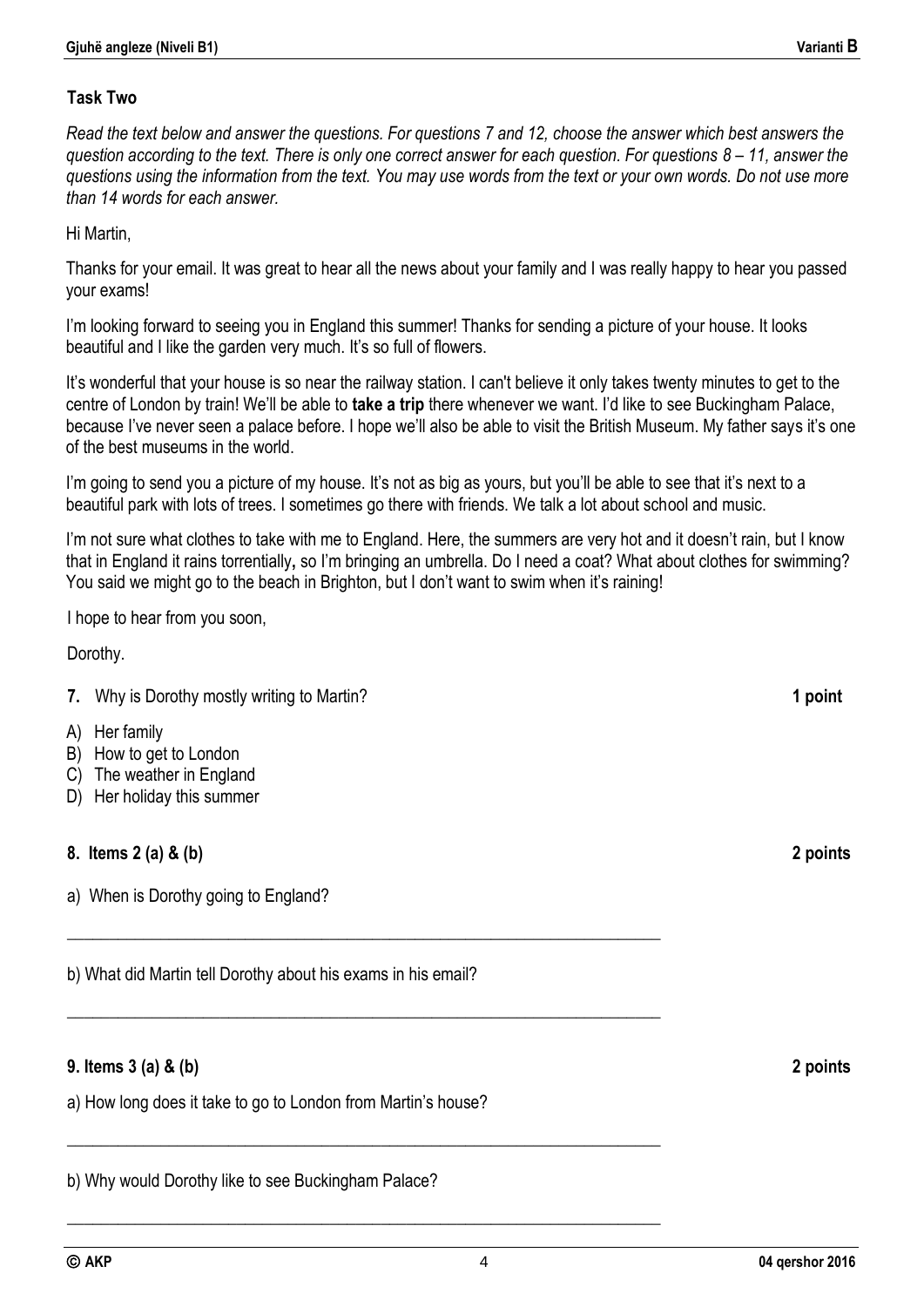# **10**. **Items 4 (a) & (b) 2 points** a) What does Dorothy's father say about the British Museum? **\_\_\_\_\_\_\_\_\_\_\_\_\_\_\_\_\_\_\_\_\_\_\_\_\_\_\_\_\_\_\_\_\_\_\_\_\_\_\_\_\_\_\_\_\_\_\_\_\_\_\_\_\_\_\_\_\_\_\_\_\_\_\_\_\_\_\_\_\_\_** b) Where is Dorothy's house? **\_\_\_\_\_\_\_\_\_\_\_\_\_\_\_\_\_\_\_\_\_\_\_\_\_\_\_\_\_\_\_\_\_\_\_\_\_\_\_\_\_\_\_\_\_\_\_\_\_\_\_\_\_\_\_\_\_\_\_\_\_\_\_\_\_\_\_\_\_\_ 11. Items 5 (a) & (b) 2 points** a) What clothes does Dorothy ask Martin about? **\_\_\_\_\_\_\_\_\_\_\_\_\_\_\_\_\_\_\_\_\_\_\_\_\_\_\_\_\_\_\_\_\_\_\_\_\_\_\_\_\_\_\_\_\_\_\_\_\_\_\_\_\_\_\_\_\_\_\_\_\_\_\_\_\_\_\_\_\_\_** b) What doesn't Dorothy want to do in Brighton? **\_\_\_\_\_\_\_\_\_\_\_\_\_\_\_\_\_\_\_\_\_\_\_\_\_\_\_\_\_\_\_\_\_\_\_\_\_\_\_\_\_\_\_\_\_\_\_\_\_\_\_\_\_\_\_\_\_\_\_\_\_\_\_\_\_\_\_\_\_\_ 12.** What does "*take a trip*" mean in the 3rd paragraph? **1 point** A) make a tour

- B) visit
- C) make a journey
- D) leave

# **SECTION 2 USE OF LANGUAGE**

#### **Items 13-21**

*Choose the answer choice which best completes each sentence. You should choose from A, B, C or D. There is only one correct answer for each question.*

**13.** Do you mind if I \_\_\_\_\_ your pen for a moment? **1 point**

- A) depart
- B) lend
- C) borrow
- D) accept

**14.** The shop assistant forgot to give me a \_\_\_\_\_ after I paid for the shirt. **1 point** 

- A) sign
- B) record
- C) receipt
- D) stamp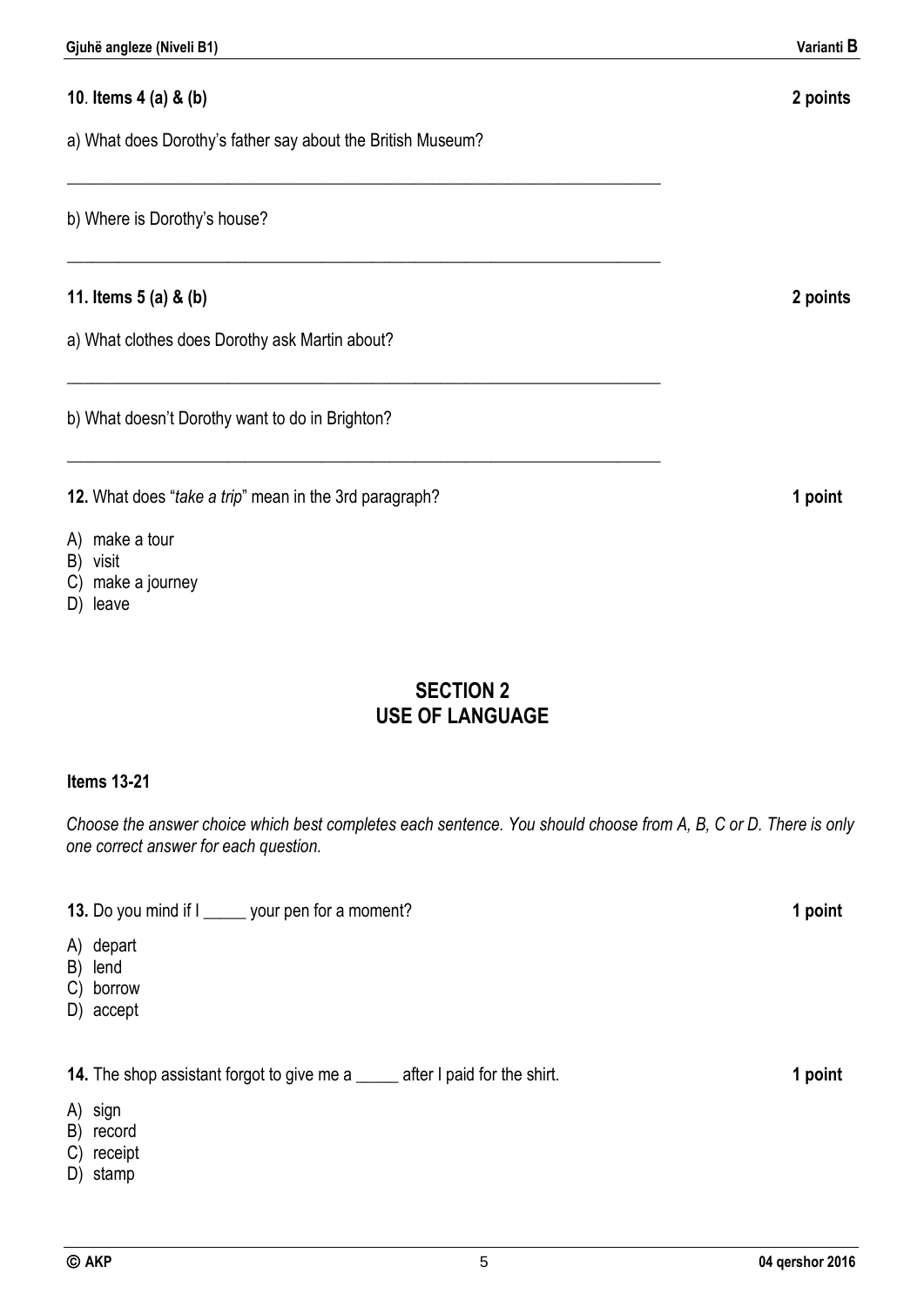| Gjuhë angleze (Niveli B1)                                                                                                              | Varianti B |
|----------------------------------------------------------------------------------------------------------------------------------------|------------|
| 15. Sarah doesn't mind waiting for buses because she's a very _____ person.<br>A) patient<br>B) nervous<br>C) satisfied<br>D) grateful | 1 point    |
| 16. We never lock our doors because there's almost no ______ in our area.<br>A) emergency<br>B) crime<br>C) honesty<br>D) luck         | 1 point    |
| 17. Helen's one of _____ people I've ever met.<br>A) nice<br>B) nicer<br>C) nicest<br>D) the nicest                                    | 1 point    |
| 18. You won't forget to ring Patrick, _____ you?<br>A) don't<br>B) will<br>C) have<br>D) won't                                         | 1 point    |
| 19. You must ______ a passport when you travel to the USA.<br>A) have<br>B) to have<br>C) having<br>D) have had                        | 1 point    |
| 20. If we leave now, we ______ late for the plane.<br>A) have been<br>B) won't be<br>C) aren't<br>D) be                                | 1 point    |
| 21. Martin likes ______ to music while he's studying.<br>A) listen<br>B) to listen<br>C) listened<br>D) listening                      | 1 point    |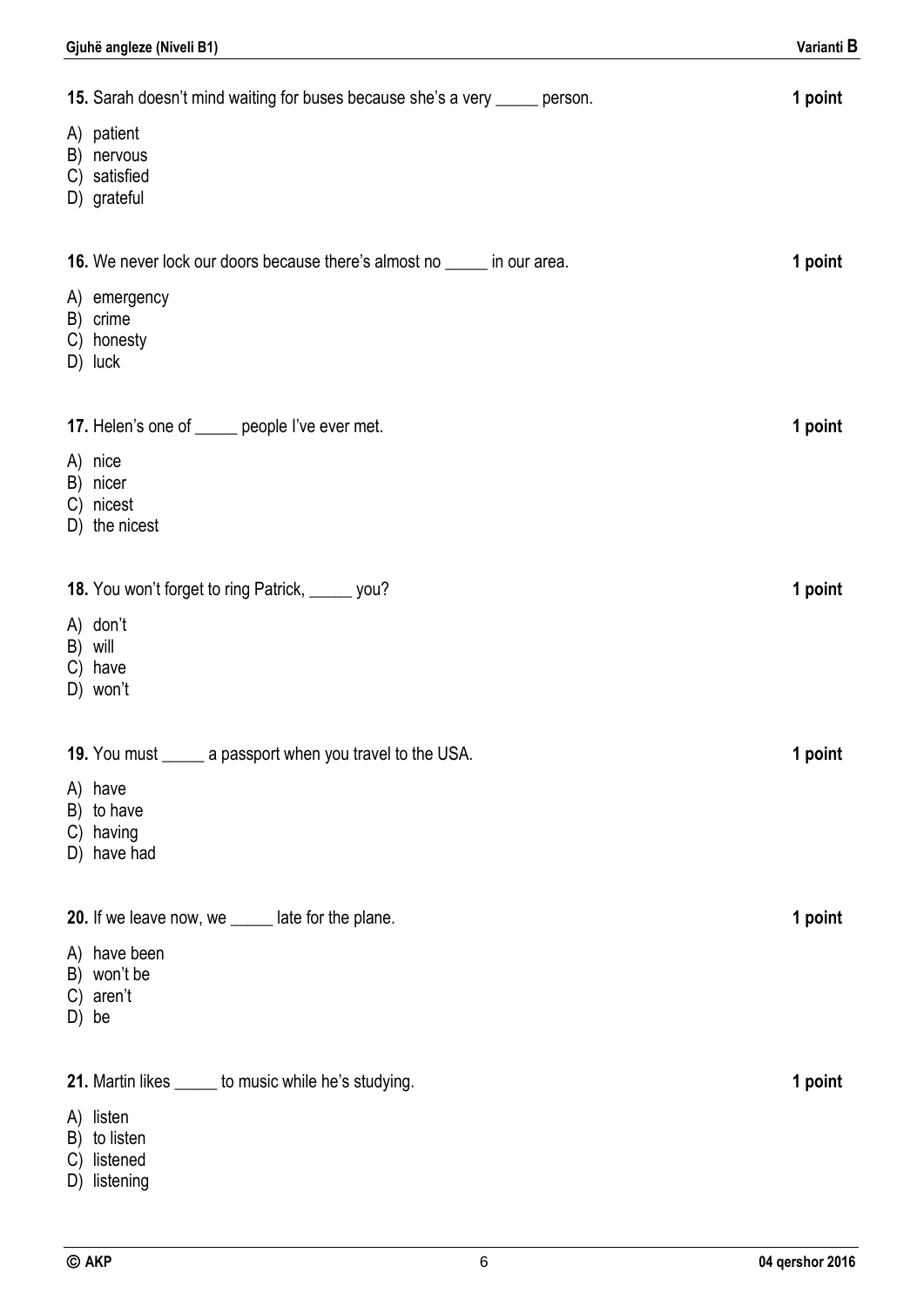#### **Task 1**

**22.** *Complete the gaps in the text below with one appropriate word.* **4 points**

Scotland is a part (a) **the United Kingdom which has its own history and culture.** It has over 790 islands and (b) \_\_\_\_\_\_\_ highest mountain in Britain, Ben Nevis. The capital of Scotland is Edinburgh; famous for its castle, but its largest city is Glasgow. Scotland has its own laws and even its own money – the Scottish pound. Many tourists visit the country (c) vear. They enjoy walking and mountain climbing in the summer, skiing in the winter, (d) \_\_\_\_\_\_\_ visiting the many museums and castles throughout the year

### **Task 2**

**23.** *Complete the gaps in the conversation below using your own words. You may use between one and five words. Do NOT use more than five words.* **3 points**

Sandra: (a) **a** nice necklace! Is it new? Betty: Yes, I bought it yesterday. Sandra: It (b) \_\_\_\_\_\_\_\_\_\_ suits you. Where did you get it? Betty: At Antonio's in the city centre. Sandra: Can you tell me (c) \_\_\_\_\_\_\_ exactly is it? Betty: Right behind the drug store.

#### **Task 3 4 points**

**24.** *Complete the gaps in the conversation below with an appropriate word chosen from the list below.*

| Customer:     | Hello. $I(a)$ ______ a room at your hotel a few weeks ago.                                       |
|---------------|--------------------------------------------------------------------------------------------------|
| Receptionist: | Certainly, Sir. Could you give me your name?                                                     |
| Customer:     | Yes, it's Mr. Gray.                                                                              |
| Receptionist: | Ah, yes. I see your booking here. It's for a double room for a week.                             |
| Customer:     | Oh, no. It's just a single (b) ______. And it's for two nights.                                  |
| Receptionist: | Let me just (c) ________that. Is it for Mr. John Gray?                                           |
| Customer:     | No, Harold Gray.                                                                                 |
| Receptionist: | I see now. Yes, we have your reservation here and your room is (d) _____. Could you fill in this |
|               | form, please?                                                                                    |

### *ready / double / booked / check / called / room*

## **SECTION 3 WRITING**

### **25.** Choose **ONE** of the tasks below. **10 points**

Your writing will be marked for *task completion, organization, grammar, vocabulary* and *mechanics.*  Each of the five criteria carries two points to give a total of ten marks. You should write your task in no more than **100-125 words**.

- 1. Send an e-mail to your best friend inviting him/her to a picnic you are organizing. In your e-mail you should include: the date; the place; the time; what food/drinks your friend should bring; what to wear. (DO NOT USE your real name.)
- 2. A cookery magazine has asked you to write the recipe for a traditional dish from your country. You should mention all the ingredients and also explain what makes this dish so special.